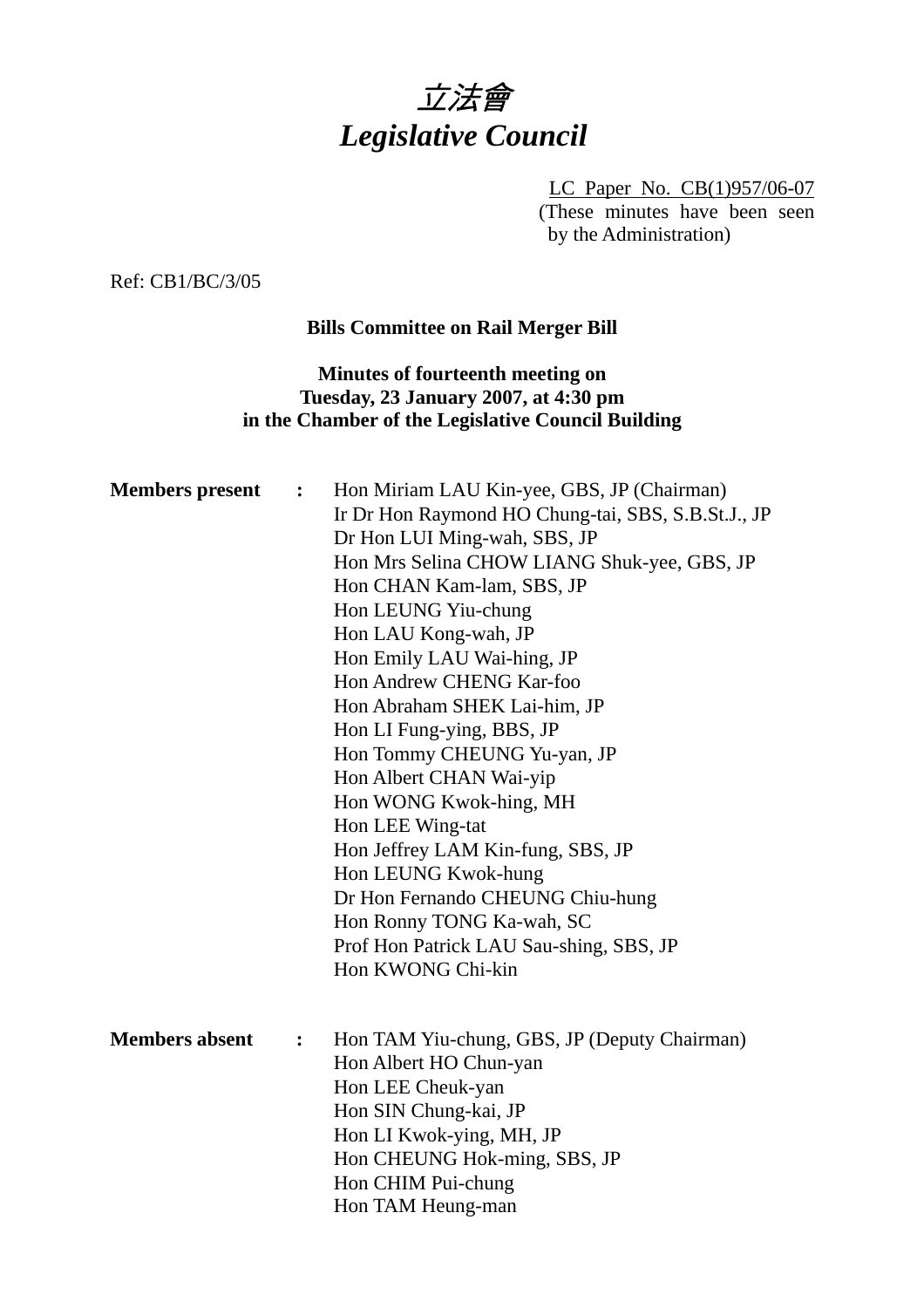| <b>Public Officers</b><br><b>Attending</b> |                | : Mr Patrick HO<br>Deputy Secretary for the Environment, Transport and Works                                 |
|--------------------------------------------|----------------|--------------------------------------------------------------------------------------------------------------|
|                                            |                | Miss Ida LEE<br>Principal Assistant Secretary for the Environment,<br><b>Transport and Works</b>             |
|                                            |                | Mr Kady LO Kin-hung<br>Chief Inspecting Officer (Railways)<br><b>Environment, Transport and Works Bureau</b> |
|                                            |                | Mr Andrew TSANG<br>Principal Assistant Secretary for Financial Services and the<br>Treasury (Acting)         |
|                                            |                | Mr Sunny CHAN Yuen-sun<br><b>Senior Government Counsel</b><br>Department of Justice                          |
|                                            |                | Miss Clara LEUNG<br><b>Government Counsel</b><br>Department of Justice                                       |
|                                            |                | Mr Albert YUEN Lap-pun<br>Assistant Commissioner for Transport/Bus & Railway                                 |
|                                            |                | <b>Miss Alice AU YEUNG</b><br>Principal Transport Officer (Bus and Railway)<br><b>Transport Department</b>   |
| <b>Attendance by</b><br>invitation         | $\ddot{\cdot}$ | <b>MTR Corporation</b>                                                                                       |
|                                            |                | Mr Andrew McCUSKER<br><b>Operations Director</b>                                                             |
|                                            |                | Mr Wilfred LAU<br><b>Head of Operations</b>                                                                  |
|                                            |                | Mrs Miranda LEUNG<br>General Manager – Corporate Relations                                                   |
|                                            |                | Ms Maggie SO<br>External Affairs & Government Relations Manager                                              |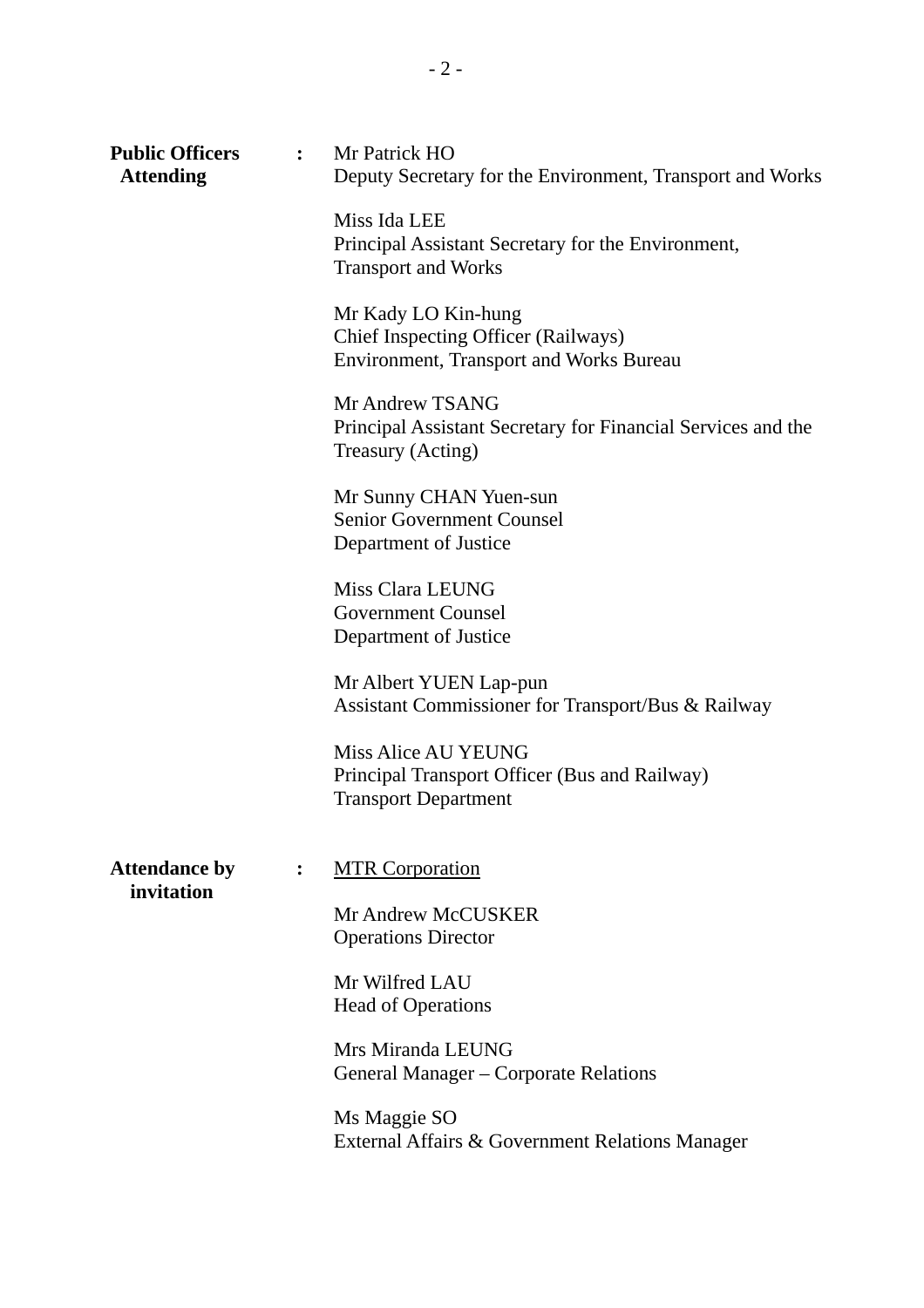|                                             | <b>Kowloon-Canton Railway Corporation</b>              |
|---------------------------------------------|--------------------------------------------------------|
|                                             | MrYTLI<br>Senior Director, Transport                   |
|                                             | Mr Raymond WONG<br>Senior Corporate Affairs Manager    |
| <b>Clerk in attendance : Mr Andy LAU</b>    | Chief Council Secretary (1)2                           |
| <b>Staff in attendance : Ms Connie FUNG</b> | <b>Assistant Legal Adviser 3</b>                       |
|                                             | Mr Anthony CHU<br>Acting Senior Council Secretary (1)3 |
|                                             | Ms Sarah YUEN<br>Senior Council Secretary (1)6         |

# Action

**I** Confirmation of minutes and matters arising (LC Paper No. CB(1)772/06-07 - Minute - Minutes of meeting on 12 December 2006)

The minutes of the meeting held on 12 December 2006 were confirmed.

# **II Integrated Operating Agreement**

| The Administration's response<br>to<br>$\overline{\phantom{a}}$            |
|----------------------------------------------------------------------------|
| issues raised at the meeting<br>on                                         |
| 19 December 2006 on integrated                                             |
| <b>Operating Agreement</b>                                                 |
| Submission from Dr Hon Fernando                                            |
| CHEUNG Chiu-hung<br>the<br><sub>on</sub>                                   |
| integrated Operating Agreement                                             |
| Information paper on the integrated<br>LC Paper No. $CB(1)520/06-07(01)$ - |
| Operating Agreement provided by the                                        |
| Administration                                                             |
| Information note on major changes                                          |
| proposed in the draft integrated                                           |
| Operating Agreement between the                                            |
| MTR Corporation Limited and the                                            |
| Government prepared by Research                                            |
|                                                                            |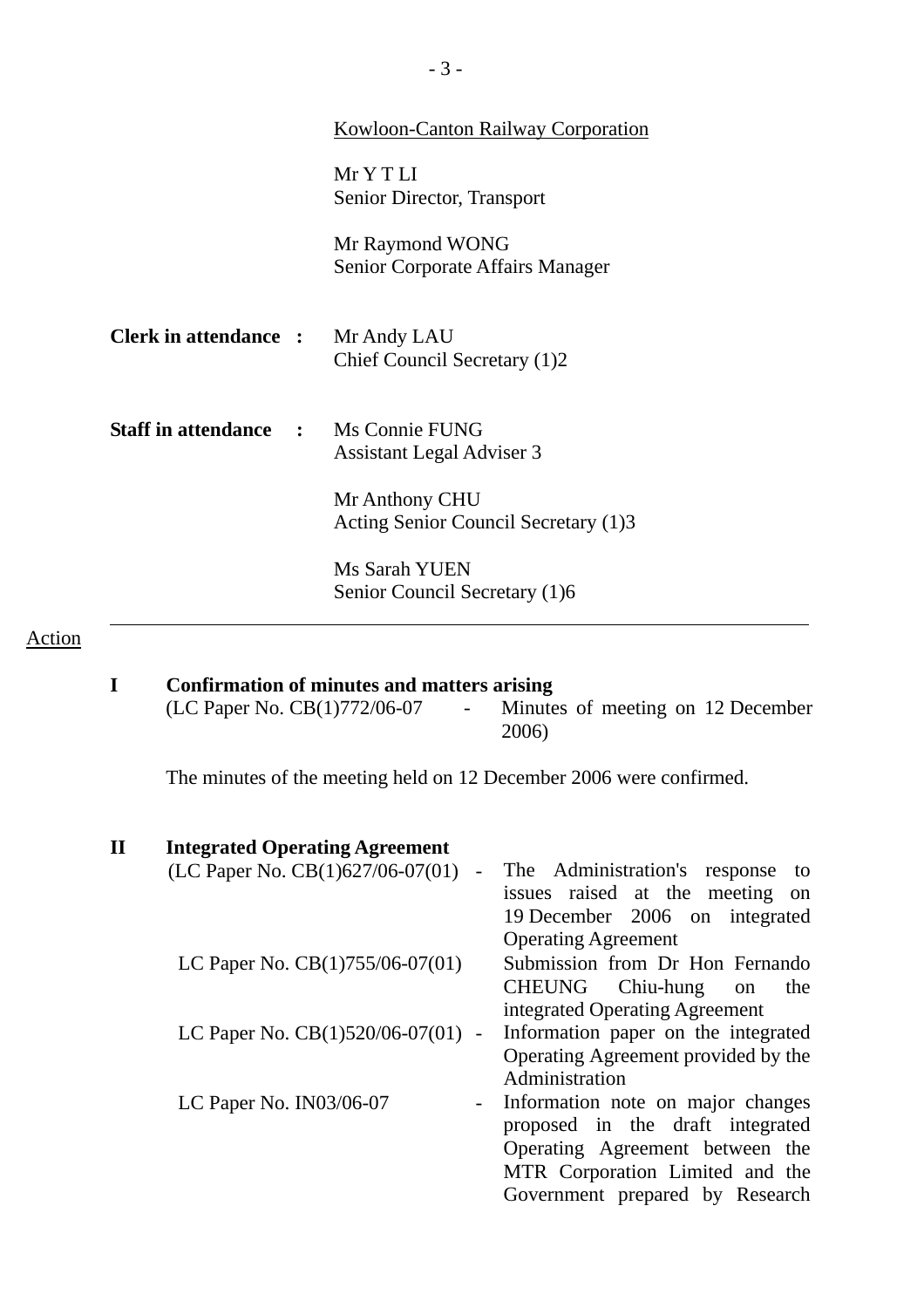and Library Services Division of the LegCo Secretariat)

2. The Bills Committee deliberated (index of proceedings attached at **Annex**).

3. The Bills Committee continued to examine the integrated Operating Agreement (OA) clause by clause.

4. On clause 3.6 on "Monitoring of Environmental Conditions", some members were concerned about how MTR Corporation Limited (MTRCL) monitored the air quality inside train compartments and railway stations, and improvement measures to be taken to provide an improved environment for passengers and station staff. Pending further information to be provided by MTRCL, the Bills Committee would examine the relevant provisions in due course.

5. Regarding clause 4.1 on "Disruptions to Train Services", the Bills Committee had examined the circumstances highlighted in clauses 4.1.1 (a) to 4.1.1(c), under which the post-merger Corporation (MergeCo) should report the disruptions concerned to the Commissioner for Transport (C for T) and the Commissioner of Police. Highlighting the increasing public expectation for higher transparency on railway incidents, some members considered that the notifiable occurrences as set out in the said clauses should also be made known to the public, through the media, immediately after the occurrence of such incidents. The Administration, however, pointed out that for incidents which might affect railway safety, the notification requirements for railway corporations had already been provided for under the relevant Regulations and supplemented by the procedures and arrangements agreed between them and Government. Clause 4.1.1 only served to ensure that MergeCo would inform C for T and Commissioner of Police of service interruptions as described in the clause, so as to enable them to monitor the impact on passengers and to coordinate preparation for emergency support where necessary. Moreover, as the notification requirements under clause 4.1.1 covered every part of the railway and some of which might not be of direct relevance to passengers, the Administration and MTRCL had reservation about notifying the public and the media of all such notifiable occurrences. Further, to announce a service disruption or an anticipated emergency closure of a station or a part of the railway might create confusion to the travelling public if such service disruption or closure could be rectified within a very short period. Some members were not convinced of the Administration's reply and called on the Administration to re-consider extending the notification requirements to include the media as well.

6. Some members requested for the inclusion of specific provisions in the integrated OA, requiring MergeCo to install public toilet facilities for the convenience of the public in MTR stations. The Administration explained that the integrated OA focused on the requirements for safe and efficient operation of railway services and it was not aware of overseas examples where a regulator of railway directed/required the operators to provide public toilets in all railway stations. MTRCL also pointed out that the need for public toilets might not be great, having regard to the fact that journeys on the MTR were short. Moreover, passengers who had an urgent need for toilet facilities while they were travelling on the MTR could contact station staff for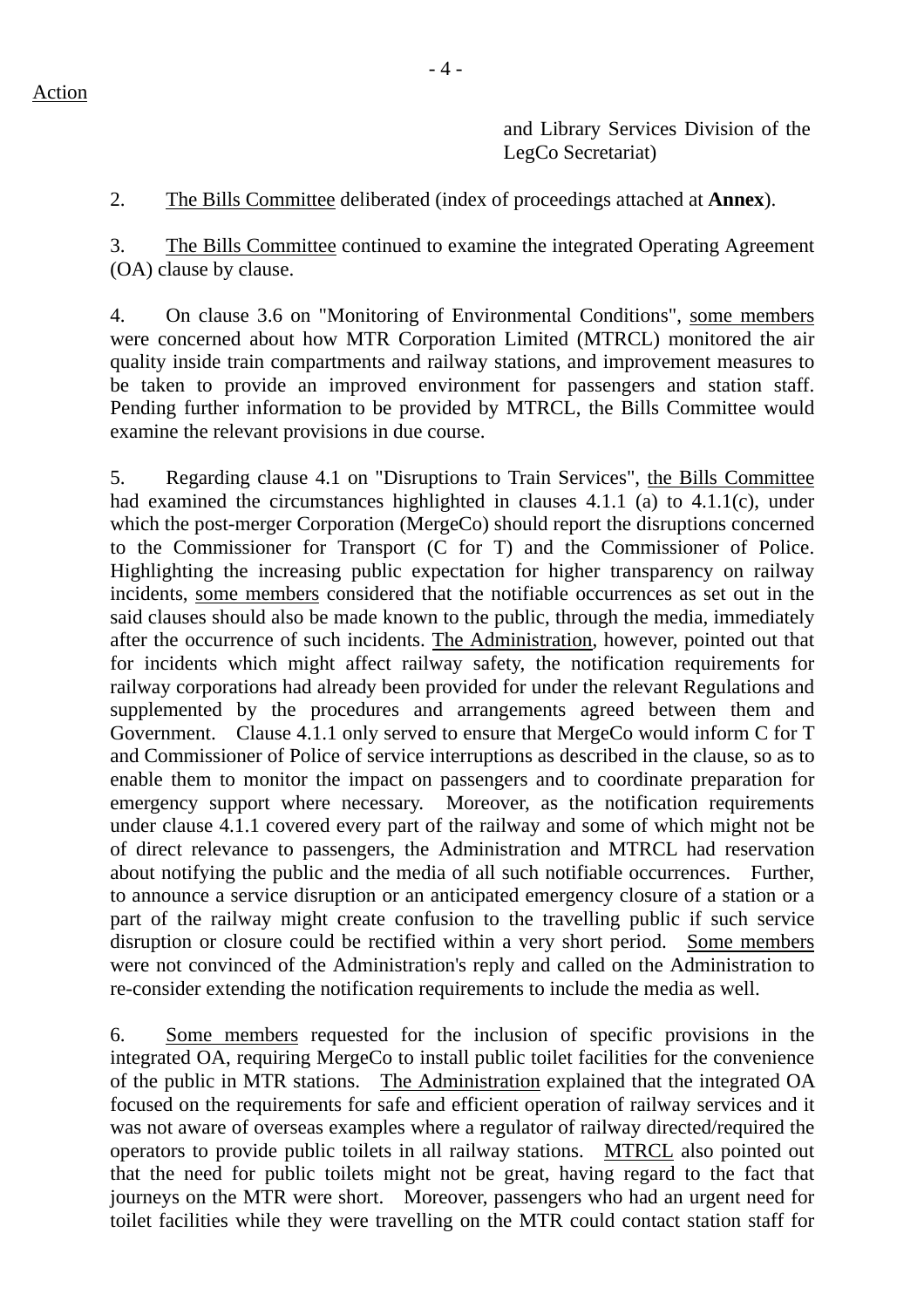use of staff toilets. In response to members' enquiry about whether the integrated OA could be amended by the Legislative Council, Assistant Legal Adviser 3 advised that the integrated OA was an agreement to be entered into between the Government and MergeCo. Accorrding to established legal principles, only parties to the agreement could amend it. However, the Bills Committee could urge the Administration to incorporate appropriate amendments in the integrated OA where necessary. In this regard, there was a suggestion that clause 4.12.3 be suitably expanded to serve the purpose. There was also call to ensure that the toilets provided would be able to suit the needs of persons with disabilities. The Chairman opined that the issue could also be followed up by the Subcommittee on Matters Relating to Railways.

#### Follow-up actions

7. To address the various concerns expressed at the meeting, the Administration and the two railway corporations were requested to – Admin./ MTRCL/ **KCRC** 

- (a) The Administration to discuss with MTRCL the need to state clearly in clause 3.6 of the integrated OA that MergeCo should, apart from monitoring and recording the environmental conditions throughout the enclosed areas of the railway, make improvements in response to relevant complaints according to the Administration's directions where necessary, and to report the outcome of the discussion to the Bills Committee;
- (b) MTRCL was requested to address the emission of foul odour at MTR stations;
- (c) The two railway corporations were requested to address the concerns about excessive noise generated by railway operations and maintenance activities;
- (d) The Administration and MTRCL to provide the definitions of the terms "enclosed areas" as used in clause 3.6. In particular, the Administration should confirm whether Hunghom Station would be considered an enclosed area;
- (e) The Administration to explain whether there was any difference between the Chinese translations, i.e., "" and "", of the term "continuous" in clause 3.6;
- (f) The Administration and MTRCL to consider including relevant provisions in the integrated OA to ensure the provision of public toilets at rail stations, particularly existing MTR stations;
- (g) The Administration to examine and report back on the feasibility of amending clause 3.7.1 to ensure that the lighting in areas of the railway premises accessible to the public could meet standards set out in the design guidelines to facilitate access by visually impaired persons;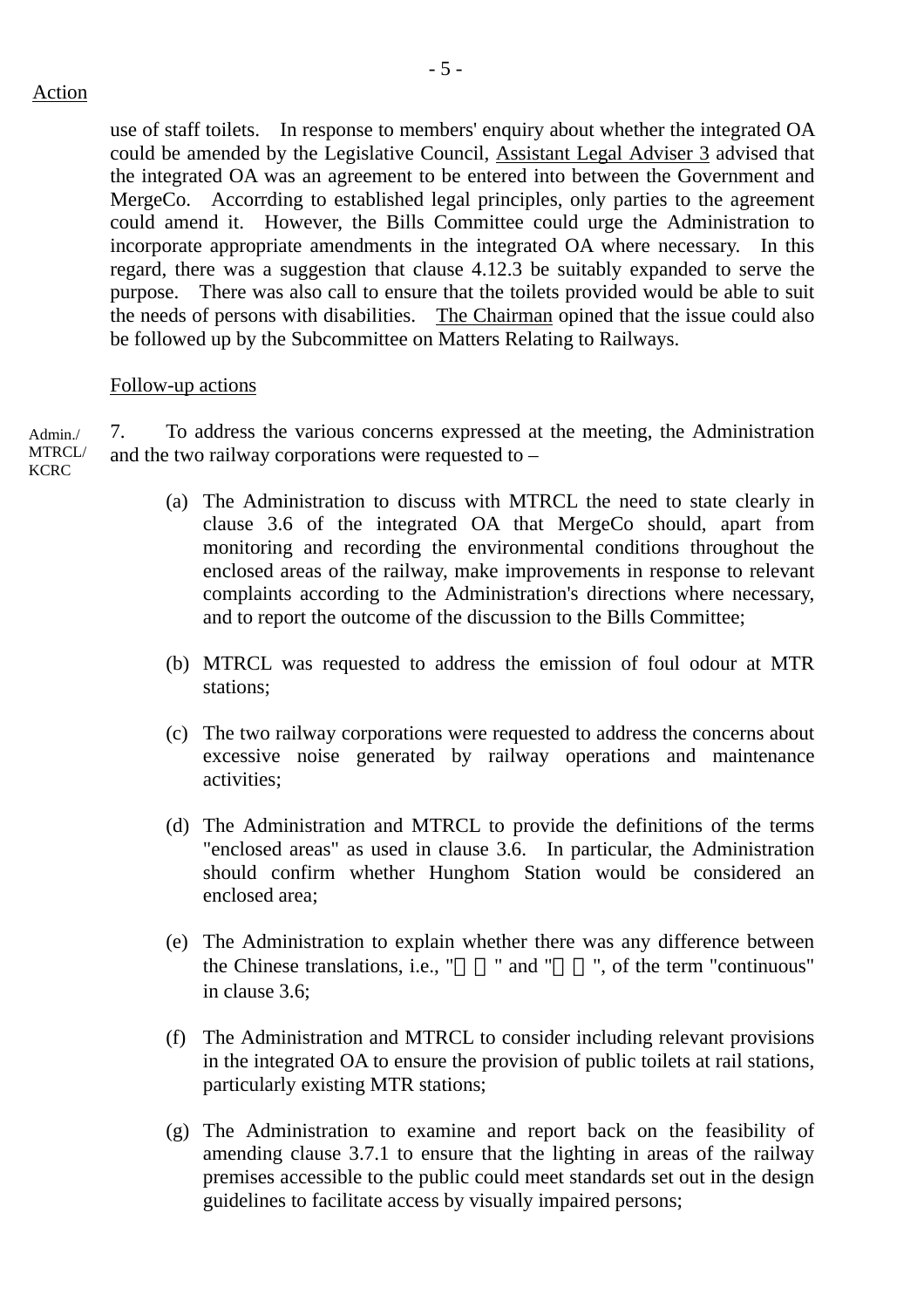- (h) The Administration to consider amending clause 4.1.1 to set out the requirement to notify media;
- (i) The Administration to advise whether the integrated OA contained any provisions which had already been covered in the relevant regulations and by-laws; and
- (j) The Administration to provide in the form of a chart detailing the respective minimum levels of Train Service Arrangements in relation to the matters covered in clauses 4.2.1(a) and 4.2.1 (b).

## **III Any other business**

8. The Bills Committee agreed to continue examining the integrated OA clause by clause at the next meeting scheduled for Monday, 29 January 2007, from 10:45 am to 12:45 pm.

9. There being no other business, the meeting ended at 6:40 pm.

Council Business Division 1 Legislative Council Secretariat 14 February 2007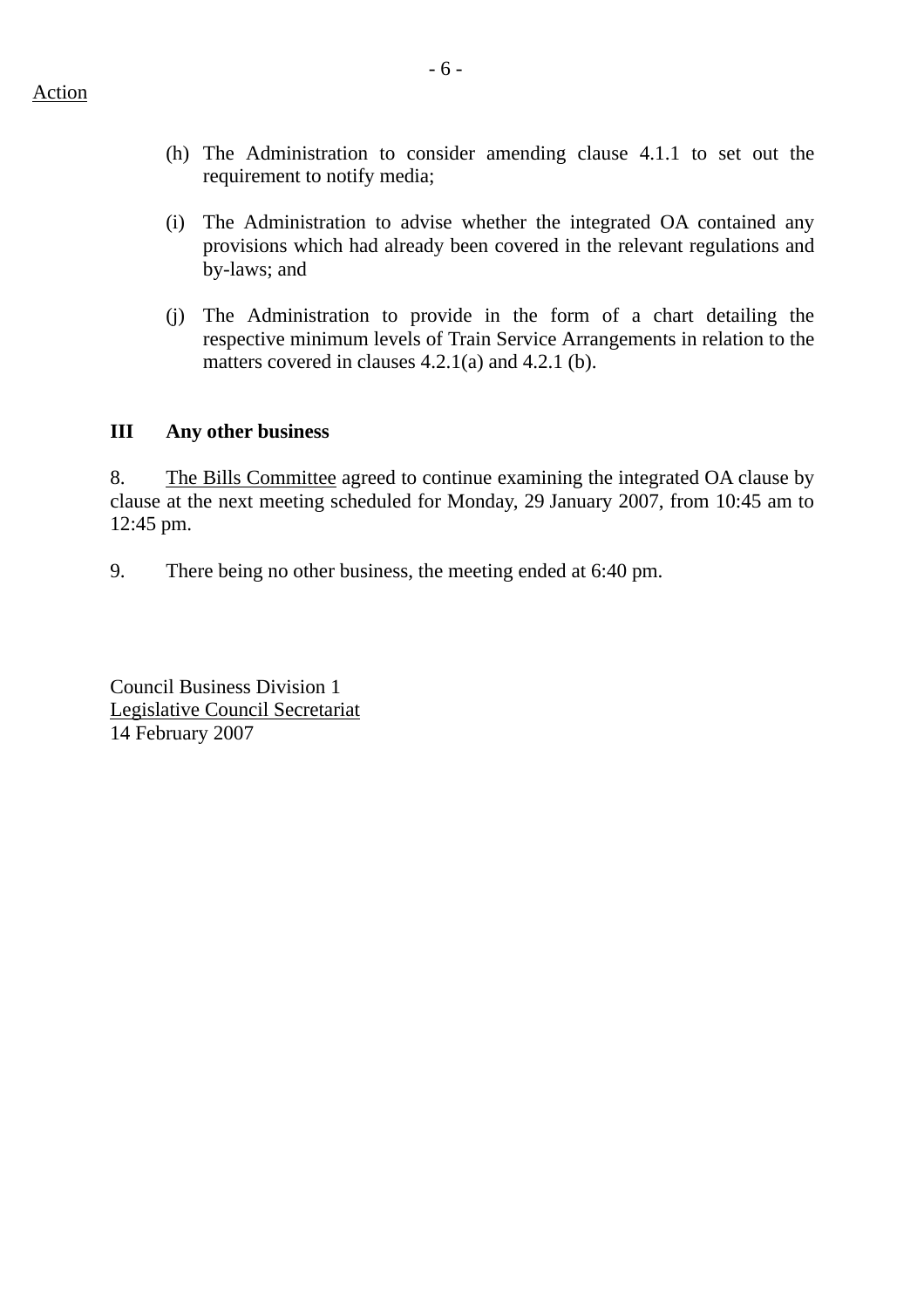### **Proceedings of the fourteenth meeting of the Bills Committee on Rail Merger Bill on Tuesday, 23 January 2007, at 4:30 pm in the Chamber of the Legislative Council Building**

| <b>Time</b>                        | <b>Speaker</b>                                                                                                                                                                                   | Subject(s)                                                                                                                                                                                                                                                                                                                                                                                                                                                                                                                                                                                                                                                                                                                                                                                                                                                                                                                                                                         | <b>Action</b>                                               |  |
|------------------------------------|--------------------------------------------------------------------------------------------------------------------------------------------------------------------------------------------------|------------------------------------------------------------------------------------------------------------------------------------------------------------------------------------------------------------------------------------------------------------------------------------------------------------------------------------------------------------------------------------------------------------------------------------------------------------------------------------------------------------------------------------------------------------------------------------------------------------------------------------------------------------------------------------------------------------------------------------------------------------------------------------------------------------------------------------------------------------------------------------------------------------------------------------------------------------------------------------|-------------------------------------------------------------|--|
| marker                             |                                                                                                                                                                                                  |                                                                                                                                                                                                                                                                                                                                                                                                                                                                                                                                                                                                                                                                                                                                                                                                                                                                                                                                                                                    | required                                                    |  |
|                                    | Agenda Item I - Confirmation of minutes and matters arising                                                                                                                                      |                                                                                                                                                                                                                                                                                                                                                                                                                                                                                                                                                                                                                                                                                                                                                                                                                                                                                                                                                                                    |                                                             |  |
| 000000 -<br>000036                 | Chairman                                                                                                                                                                                         | Confirmation of minutes of the meeting<br>held on 12 December 2006<br>(LC Paper No. CB(1)772/06-07)                                                                                                                                                                                                                                                                                                                                                                                                                                                                                                                                                                                                                                                                                                                                                                                                                                                                                |                                                             |  |
| 000037 -<br>000450                 | Chairman<br>Mr LAU Kong-wah<br>Administration                                                                                                                                                    | Opening remarks<br>the<br>Progress<br>of<br>preparation<br>of<br>supplementary information on Shatin to<br>Central Link requested at the meeting<br>on 16 January 2007                                                                                                                                                                                                                                                                                                                                                                                                                                                                                                                                                                                                                                                                                                                                                                                                             |                                                             |  |
|                                    | Agenda Item II - Integrated Operating Agreement                                                                                                                                                  |                                                                                                                                                                                                                                                                                                                                                                                                                                                                                                                                                                                                                                                                                                                                                                                                                                                                                                                                                                                    |                                                             |  |
| 000451<br>$\overline{a}$<br>002200 | Chairman<br>Mr LAU Kong-wah<br>Administration<br><b>MTR Corporation Limited</b><br>(MTRCL)<br>Mr LEE Wing-tat<br>Mr Andrew CHENG<br>Kowloon-Canton Railway<br>Corporation (KCRC)<br>Ms Emily LAU | Discussion on clasue 3.6 regarding<br>its<br>adequacy<br>$\mathbf{i}$<br>in<br>ensuring<br>improvement to odour problems,<br>noise nuisances and air quality in<br>the absence of objective standards<br>for measuring the extent of the<br>above problems and of<br>any<br>requirements for the post-merger<br>Corporation (MergeCo) to submit<br>relevant records to the Government<br>the definition of "enclosed areas"<br>$\mathbf{ii}$<br>and "non-enclosed areas"<br>iii) whether there was any difference<br>between the Chinese translations,<br>" and " ", of the term<br>i.e., "<br>"continuous" in clause 3.6, and<br>actions that could be taken against<br>failure<br>continuous<br>maintain<br>to<br>recording<br>Members' suggestion that clause 3.6 be<br>revised to require that MergeCo should<br>where necessary make improvements<br>according<br>Administration's<br>the<br>to<br>directions<br>Reference to clauses 4.4 and 4.6<br>$\overline{\phantom{a}}$ | Administration to take<br>follow-up<br>necessary<br>actions |  |
| 002201<br>003703                   | Chairman<br>Ms Emily LAU<br>Administration<br><b>MTRCL</b><br>Mr Andrew CHENG<br><b>ALA</b><br>Mr LAU Kong-wah<br><b>KCRC</b>                                                                    | Discussion on the need and feasibility<br>of providing public toilets at existing<br>MTR stations, particularly in response<br>to the needs of persons with disabilities<br>and the elderly<br>Discussion<br>whether<br><b>Bills</b><br>on<br>the<br>Committee could amend the integrated                                                                                                                                                                                                                                                                                                                                                                                                                                                                                                                                                                                                                                                                                          | Administration to take<br>follow-up<br>necessary<br>actions |  |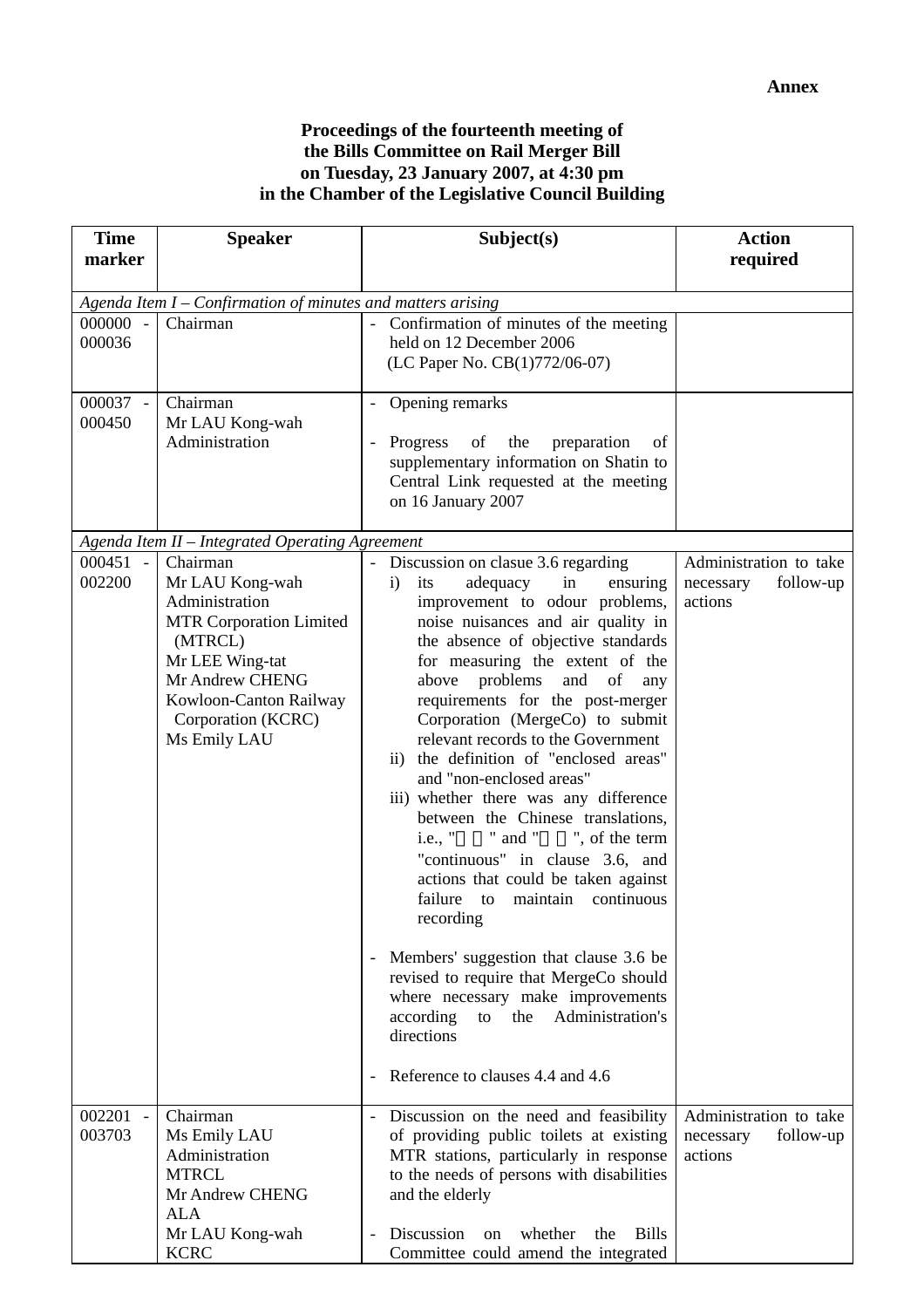| <b>Time</b><br>marker | <b>Speaker</b>                                                                        | Subject(s)                                                                                                                                                                                                                                                                                                                                                                                                                                                                                                                                                                                                                                                                                                                                                                                     | <b>Action</b><br>required         |
|-----------------------|---------------------------------------------------------------------------------------|------------------------------------------------------------------------------------------------------------------------------------------------------------------------------------------------------------------------------------------------------------------------------------------------------------------------------------------------------------------------------------------------------------------------------------------------------------------------------------------------------------------------------------------------------------------------------------------------------------------------------------------------------------------------------------------------------------------------------------------------------------------------------------------------|-----------------------------------|
|                       | Dr Fernando CHEUNG<br>Mr WONG Kwok-hing                                               | Operating Agreement (OA) to ensure<br>the provision of public toilets at rail<br>stations (clause $3.8.1$ and/or $4.12.3$ )<br>Discussion on access of the Police to<br>MergeCo's closed circuit television<br>systems (clause 3.8.2)                                                                                                                                                                                                                                                                                                                                                                                                                                                                                                                                                          |                                   |
| 003704 -<br>005238    | Chairman<br>Administration<br>Mr LAU Kong-wah<br>Mr WONG Kwok-hing<br>Mr Andrew CHENG | Discussion on clause 4.1.1 regarding<br>$\overline{\phantom{a}}$<br>the circumstances under which the<br>$\ddot{1}$<br>public and the media should be<br>notified of disruptions to train<br>services<br>ii) the need to clearly specify the<br>timing of notification instead of<br>using the expression "with the least<br>practicable delay"<br>iii) the<br>need<br>specify<br>the<br>to<br>circumstances under which<br>the<br>notification and alert procedures<br>would be reviewed instead of using<br>the expression "from time to time"<br>Discussion on clause 4.1.2 regarding<br>the circumstances under which<br>i)<br>MergeCo<br>should<br>consult<br>the<br>Commissioner for Transport (C for<br>T) on new arrangements<br>ii) the need to specify the timing of<br>consultation |                                   |
| 005239<br>005412      | Chairman<br>Dr Fernando CHEUNG<br>Administration                                      | Discussion on the feasibility of Administration to take<br>amending clause 3.7.1 to ensure that the<br>lighting in areas of the railway premises<br>accessible to the public could meet<br>standards set out in the<br>design<br>guidelines, so as to meet the needs of<br>the visually impaired persons                                                                                                                                                                                                                                                                                                                                                                                                                                                                                       | follow-up<br>necessary<br>actions |
| 005413<br>005619      | Chairman<br>Ms Emily LAU<br>Administration                                            | Discussion on whether and how the<br>notification regime under clause 4.1.1<br>would apply to intercity passenger trains<br>clause 17)                                                                                                                                                                                                                                                                                                                                                                                                                                                                                                                                                                                                                                                         |                                   |
| 005620 -<br>005843    | Mr Abraham SHEK<br>Administration                                                     | Discussion on the appropriateness of<br>adding the new clause 4.1.2 to impose a<br>new requirement on MergeCo to ensure<br>that C for T would be consulted on new<br>In Mr<br>Abraham<br>arrangements.<br>SHEK's view, this<br>would greatly<br>flexibility<br><b>MTRCL</b><br>minimize<br>the<br>presently had in dealing with special<br>circumstances                                                                                                                                                                                                                                                                                                                                                                                                                                       |                                   |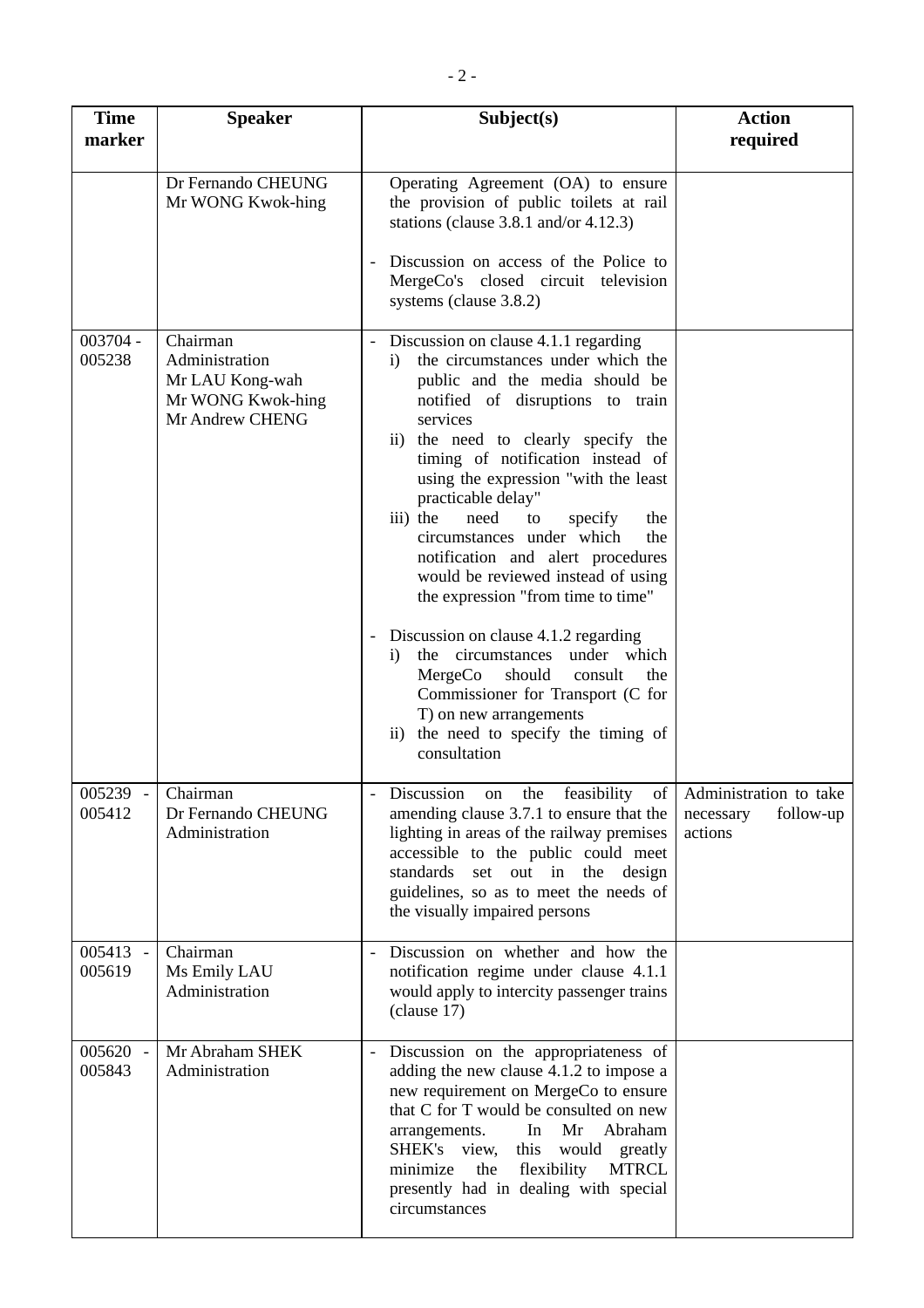| <b>Time</b><br>marker | <b>Speaker</b>                                                                                                           | Subject(s)                                                                                                                                                                                                                                                                                                                                                                                                                                                                                                                                                                                                                                                                                                                                                                                                                           | <b>Action</b><br>required                                   |
|-----------------------|--------------------------------------------------------------------------------------------------------------------------|--------------------------------------------------------------------------------------------------------------------------------------------------------------------------------------------------------------------------------------------------------------------------------------------------------------------------------------------------------------------------------------------------------------------------------------------------------------------------------------------------------------------------------------------------------------------------------------------------------------------------------------------------------------------------------------------------------------------------------------------------------------------------------------------------------------------------------------|-------------------------------------------------------------|
| 005844 -<br>011955    | Chairman<br>Mr LAU Kong-wah<br>Administration<br>Mr Andrew CHENG<br><b>MTRCL</b><br>Mr LEUNG Kwok-hung<br>Mr Albert CHAN | Discussion on clause 4.1.1 regarding<br>the need to specify that C for T and<br>$\mathbf{i}$<br>the Commissioner of Police should<br>notified when<br>there<br>were<br>be<br>circumstances that would affect the<br>safety of passengers or rail service,<br>even though the above requirement<br>had already been provided for in the<br>relevant regulations<br>ii) the need and appropriateness of<br>of<br>notifying<br>the<br>media<br>the<br>described<br>circumstances<br>under<br>clause $4.1.1(a)$ to clause $4.1.1(c)$ ,<br>particularly anticipated emergency<br>closure of station (clause $4.1.1(b)$ )<br>iii) the need to set up a new authority to<br>monitor MergeCo's operation and to<br>require MergeCo to regularly<br>provide to the authority detailed<br>reports on service disruptions for<br>public perusal | Administration to take<br>follow-up<br>necessary<br>actions |
| 011956 -<br>012225    | Chairman<br>Mr Albert CHAN                                                                                               | Mr Albert CHAN's expression of the<br>following views and concerns<br>he was opposed to the Bill<br>$\mathbf{i}$<br>ii) the by-laws of MTRCL had given<br>MTRCL too much power.<br>For<br>example, passengers were<br>not<br>allowed to drink water in train<br>compartments, they were deprived<br>of the rights to receive public<br>information by the lack of radio<br>reception on board MTR trains<br>iii) there was a need to provide public<br>toilets at rail stations                                                                                                                                                                                                                                                                                                                                                      |                                                             |
| 012226 -<br>012437    | Chairman<br>Mr LEUNG Kwok-hung                                                                                           | Mr LEUNG Kwok-hung's reiteration of<br>$\overline{\phantom{a}}$<br>the need to alert the public on possible<br>disruptions to train services, to set up an<br>authority<br>monitor<br>MergeCo's<br>to<br>operation, and to require MergeCo to<br>regularly provide detailed<br>service<br>disruption reports to the authority                                                                                                                                                                                                                                                                                                                                                                                                                                                                                                        |                                                             |
| 012438 -<br>013250    | Chairman<br>Administration                                                                                               | Briefing on clause 4.2                                                                                                                                                                                                                                                                                                                                                                                                                                                                                                                                                                                                                                                                                                                                                                                                               |                                                             |
| 013251<br>014745      | Chairman<br>Mr Andrew CHENG<br>Administration<br>Ms Emily LAU                                                            | Enquiry and explanation of the Train<br>Service Arrangement Schedule, and<br>request of information on the minimum<br>level of Train Service Arrangements<br>(clauses $4.2.1$ and $4.2.2$ )<br>Discussion on the expression "specified"<br>period from the date of the relevant                                                                                                                                                                                                                                                                                                                                                                                                                                                                                                                                                      | Administration to take<br>follow-up<br>necessary<br>actions |